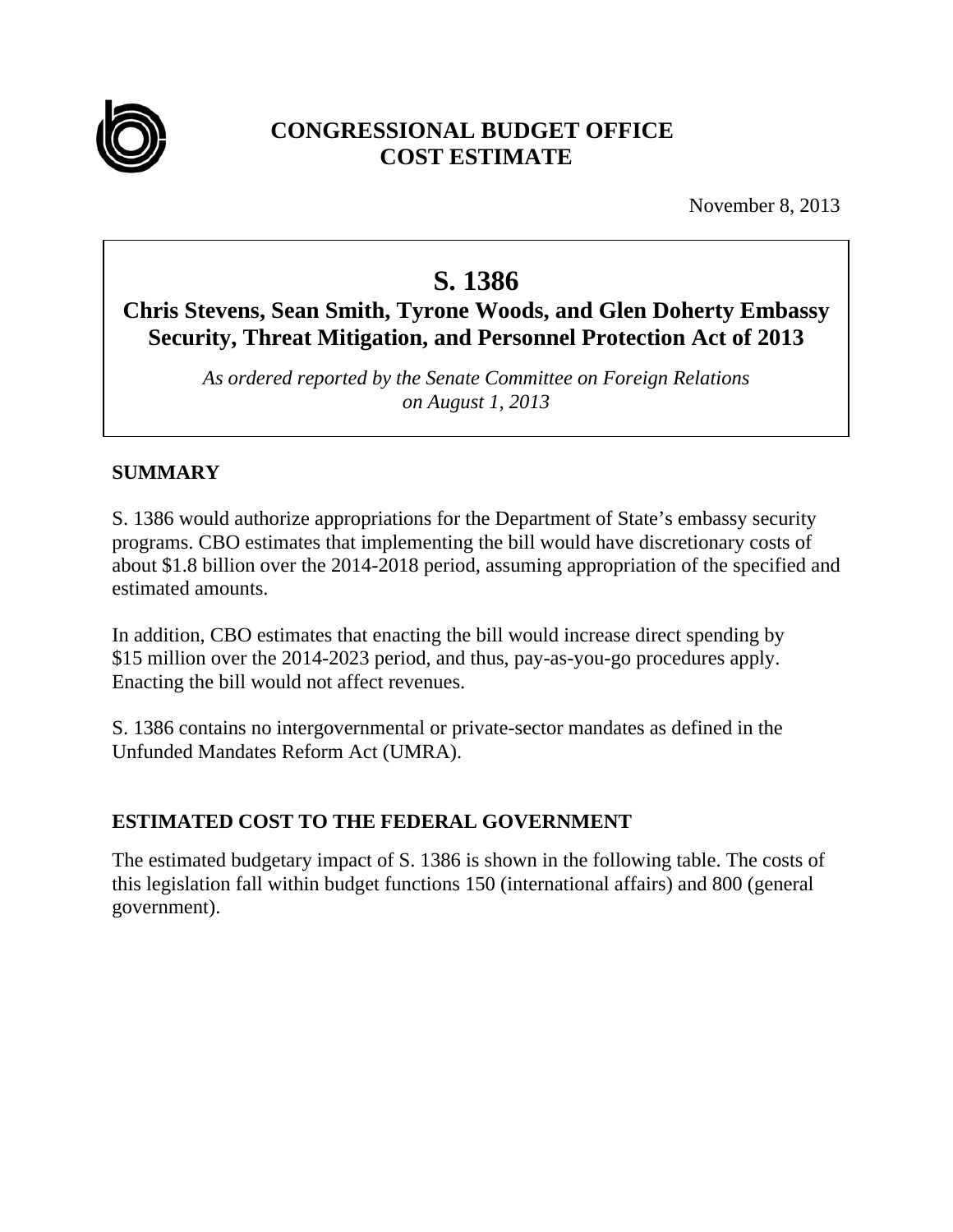|                                                       | By Fiscal Year, in Millions of Dollars |                  |                  |                  |                  |                |  |  |
|-------------------------------------------------------|----------------------------------------|------------------|------------------|------------------|------------------|----------------|--|--|
|                                                       | 2014                                   | 2015             | 2016             | 2017             | 2018             | 2014-<br>2018  |  |  |
| <b>CHANGES IN SPENDING SUBJECT TO APPROPRIATION</b>   |                                        |                  |                  |                  |                  |                |  |  |
| Capital Security Cost Sharing Program                 |                                        |                  |                  |                  |                  |                |  |  |
| <b>Authorization Level</b>                            | 1,383                                  | $\boldsymbol{0}$ | $\boldsymbol{0}$ | $\overline{0}$   | $\mathbf{0}$     | 1,383          |  |  |
| <b>Estimated Outlays</b>                              | 199                                    | 302              | 321              | 309              | 143              | 1,274          |  |  |
| <b>Security Training Center</b>                       |                                        |                  |                  |                  |                  |                |  |  |
| <b>Authorization Level</b>                            | 350                                    | $\mathbf{0}$     | $\boldsymbol{0}$ | $\overline{0}$   | $\mathbf{0}$     | 350            |  |  |
| <b>Estimated Outlays</b>                              | 13                                     | 89               | 107              | 89               | 36               | 333            |  |  |
| Security Training for High-Threat Areas               |                                        |                  |                  |                  |                  |                |  |  |
| <b>Authorization Level</b>                            | 100                                    | $\boldsymbol{0}$ | $\boldsymbol{0}$ | $\overline{0}$   | $\boldsymbol{0}$ | 100            |  |  |
| <b>Estimated Outlays</b>                              | 38                                     | 29               | 14               | 10               | 5                | 97             |  |  |
| <b>Contracts for Overseas Guards</b>                  |                                        |                  |                  |                  |                  |                |  |  |
| <b>Estimated Authorization Level</b>                  | $\boldsymbol{0}$                       | 6                | 6                | 15               | 15               | 41             |  |  |
| <b>Estimated Outlays</b>                              | $\boldsymbol{0}$                       | 5                | 6                | 14               | 15               | 39             |  |  |
| Language Training                                     |                                        |                  |                  |                  |                  |                |  |  |
| <b>Authorization Level</b>                            | 5                                      | 5                | $\boldsymbol{0}$ | $\boldsymbol{0}$ | $\boldsymbol{0}$ | 10             |  |  |
| <b>Estimated Outlays</b>                              | $\overline{2}$                         | 4                | 3                | 1                | $\ast$           | 9              |  |  |
| <b>Reemployment of Annuitants</b>                     |                                        |                  |                  |                  |                  |                |  |  |
| <b>Estimated Authorization Level</b>                  | $\mathbf{1}$                           | 2                | $\overline{c}$   | $\overline{c}$   | $\overline{c}$   | $\,8\,$        |  |  |
| <b>Estimated Outlays</b>                              | 1                                      | 1                | 1                | $\overline{2}$   | $\overline{2}$   | 6              |  |  |
| Security Enhancements at Overseas Schools             |                                        |                  |                  |                  |                  |                |  |  |
| <b>Estimated Authorization Level</b>                  | $\boldsymbol{0}$                       | $\ast$           | $\ast$           | $\ast$           | *                | $\overline{c}$ |  |  |
| <b>Estimated Outlays</b>                              | $\overline{0}$                         | *                | $\ast$           | $\ast$           | *                | $\overline{c}$ |  |  |
| <b>Reporting Requirements</b>                         |                                        |                  |                  |                  |                  |                |  |  |
| <b>Estimated Authorization Level</b>                  | $\boldsymbol{0}$                       | $\ast$           | ∗                | ∗                | $\ast$           | $\mathbf{1}$   |  |  |
| <b>Estimated Outlays</b>                              | $\overline{0}$                         | $\ast$           | $\ast$           | $\ast$           | $\ast$           | $\mathbf{1}$   |  |  |
| Total Changes in Spending Subject to<br>Appropriation |                                        |                  |                  |                  |                  |                |  |  |
| <b>Estimated Authorization Level</b>                  | 1,839                                  | 12               | 8                | 17               | 17               | 1,894          |  |  |
| <b>Estimated Outlays</b>                              | 253                                    | 430              | 452              | 425              | 201              | 1,761          |  |  |
|                                                       | <b>CHANGES IN DIRECT SPENDING</b>      |                  |                  |                  |                  |                |  |  |
| <b>Estimated Budget Authority</b>                     | 15                                     | $\boldsymbol{0}$ | $\boldsymbol{0}$ | $\boldsymbol{0}$ | $\boldsymbol{0}$ | 15             |  |  |
| <b>Estimated Outlays</b>                              | $\boldsymbol{0}$                       | $\boldsymbol{0}$ | 15               | $\boldsymbol{0}$ | $\boldsymbol{0}$ | 15             |  |  |

Notes: Components may not sum to totals because of rounding.

 $\text{*} =$  less than \$500,000.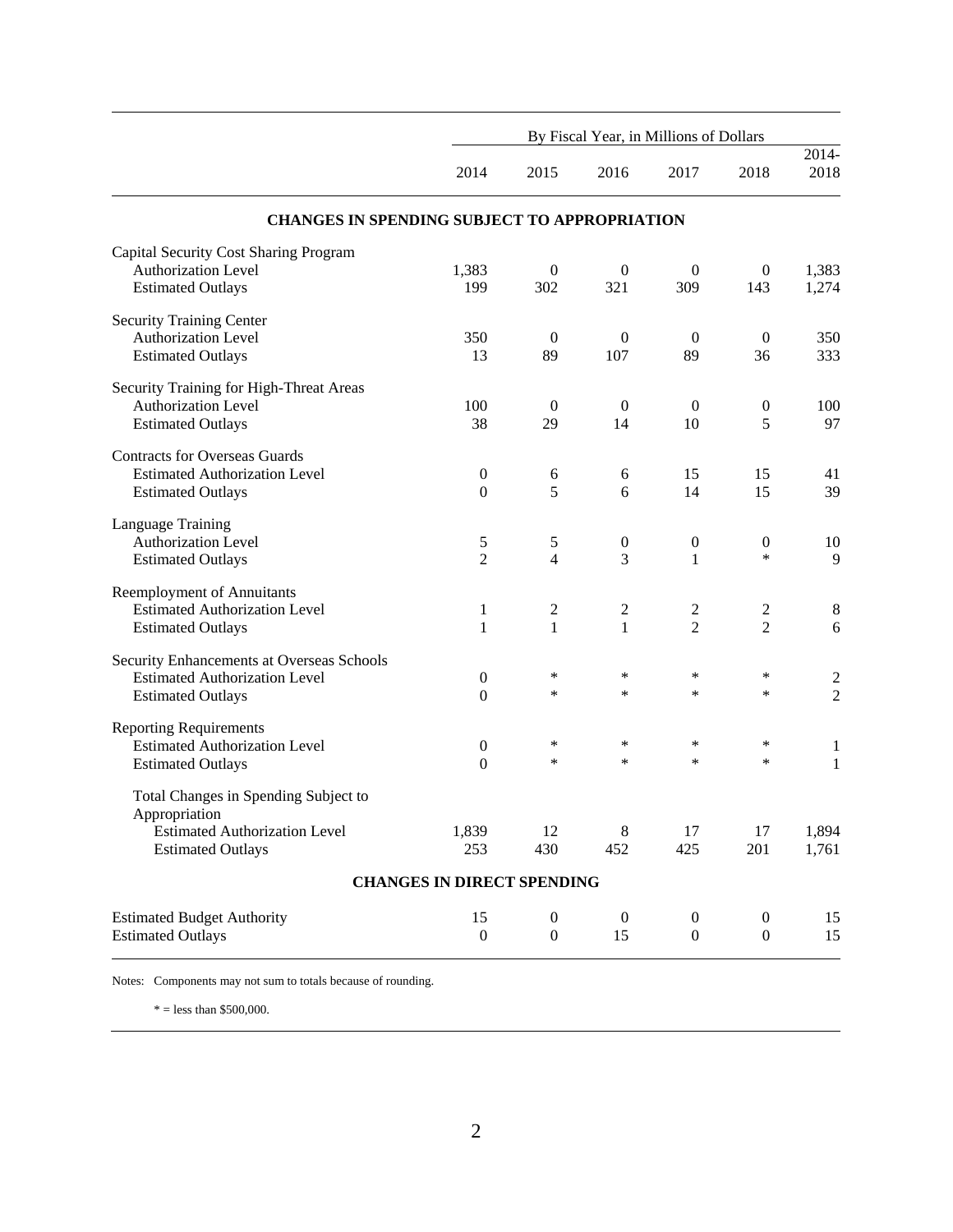#### **BASIS OF ESTIMATE**

For this estimate, CBO assumes S. 1386 will be enacted early in 2014, that the specified and estimated authorizations will be appropriated near the start of each fiscal year, and that outlays will follow historical patterns for similar and existing programs.

#### **Spending Subject to Appropriation**

CBO estimates that implementing S. 1386 would have discretionary costs of \$1.8 billion. Combined, several provisions in the bill would specifically authorize the appropriation of \$1.8 billion over the 2014-2015 period for the Department of State. CBO estimates that implementing those provisions would have discretionary costs of \$1.7 billion over the 2014-2018 period, assuming appropriation of the specified amounts. (The remainder would be spent after 2018.)

Other provisions in the bill—primarily one allowing more flexible contracts for local guards at certain overseas posts—also would have discretionary costs. CBO estimates that implementing those provisions would require appropriations of \$52 million over the 2014-2018 period; assuming appropriation of the estimated amounts, outlays would total \$48 million over that period.

**Capital Security Cost Sharing Program.** Section 101 would authorize the appropriation of almost \$1.4 billion for the State Department's share of the Capital Security Cost Sharing Program—a program that requires all agencies with overseas staff to pay a proportionate share of the cost of constructing and maintaining secure diplomatic facilities. CBO estimates that implementing that provision would cost about \$1.3 billion over the 2014-2018 period.

**Security Training Center.** Subsection 104(c) would authorize the appropriation of \$350 million to construct a new foreign affairs security training center or to expand existing federal facilities for the State Department's long-term training needs. CBO estimates that implementing that provision would cost \$333 million over the 2014-2018 period.

**Security Training for High-Threat Areas.** Subsection 104(b) would authorize the appropriation of \$100 million for training department personnel posted to high-threat areas. CBO estimates that implementing that provision would cost \$97 million over the 2014-2018 period.

**Contracts for Overseas Guards.** Section 201 would expand the department's authority to hire local guards under more flexible contracts (known as "best-value") at overseas posts. Best-value contracts allow the department to consider past performance, expertise, and other factors in addition to price. Under current law, the department must accept the lowest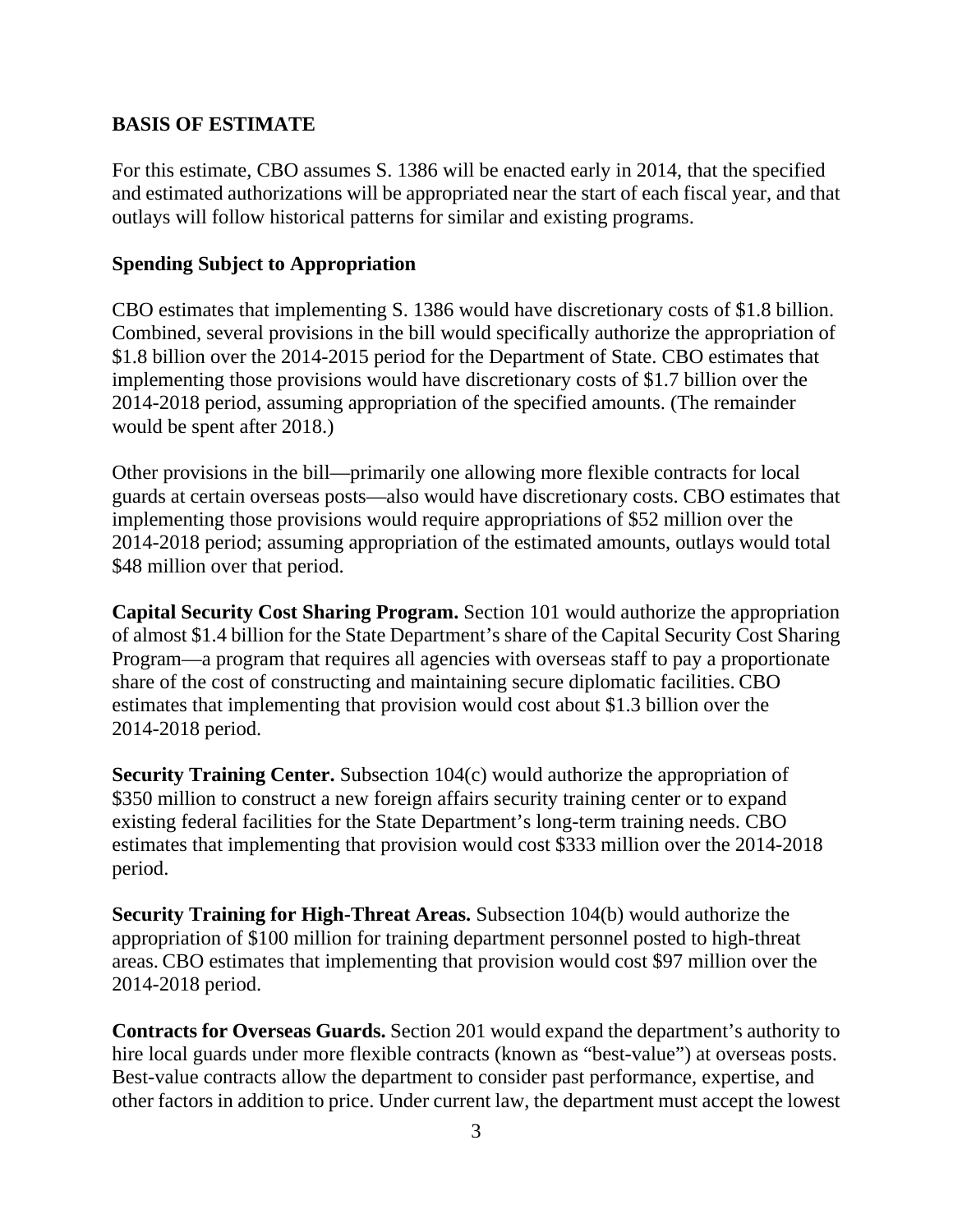bid that meets all technical criteria in most cases; however, it has limited authority to accept best-value contracts in Iraq and Afghanistan.

Based on information provided by the department, CBO estimates that under this provision nine posts would become newly eligible for best-value contracts when their existing contracts expire—four in 2014, four in 2017, and one in 2018. The total value of the existing five-year contracts for those posts is about \$190 million. Based on the department's experience with best-value contracts, CBO estimates that new contracts at those posts would cost 40 percent more than existing ones, or about \$15 million a year after all contracts are phased in. CBO estimates that the department would require additional appropriations of \$6 million each year over the 2014-2016 period to pay for the four posts that would convert in 2014 (costs in 2014 would be covered by specified authorizations in title I) and \$15 million each year in 2017 and 2018 (four posts would convert in 2017 and one in 2018). Assuming appropriation of the necessary amounts, CBO estimates that implementing this section would cost \$39 million over the 2015-2018 period.

**Language Training.** Section 103 would authorize the appropriation of \$5 million each in 2014 and 2015 to provide language training for certain diplomatic security personnel who might be serving in high-threat posts. CBO estimates that implementing that provision would cost \$9 million over the 2014-2018 period.

**Reemployment of Annuitants.** Section 205 would grant the department greater flexibility in rehiring Foreign Service annuitants on a temporary basis at certain posts. Under current law, when reemployed annuitants serve in certain consular positions or in Iraq, Pakistan, or Afghanistan, the department may waive requirements prohibiting those individuals from receiving their annuity. That authority expires in 2013. The bill would extend the authority through 2019 and broaden the geographical area to include all posts that face significant security threats.

Based on information from the department, CBO estimates that five additional annuitants would be employed under the bill and posted overseas, at an annual cost of \$292,600 each. That amount is adjusted for the maximum number of hours a rehired annuitant may work (1,040 in a year) and includes costs for basic pay, travel, family support, benefits, special pay such as hardship pay, and housing. After adjusting those costs for inflation, CBO estimates that the department would require additional appropriations of about \$2 million each year over the 2014-2018 period. We estimate that implementing this section would cost \$6 million over the 2014-2018 period.

**Security Enhancements at Overseas Schools.** Section 204 would allow the department to pay for security enhancements at schools used by the children of U.S. diplomats posted overseas. Based on information provided by the department, CBO estimates that the department would spend less than \$500,000 each year, for a cost of \$2 million over the 2014-2018 period.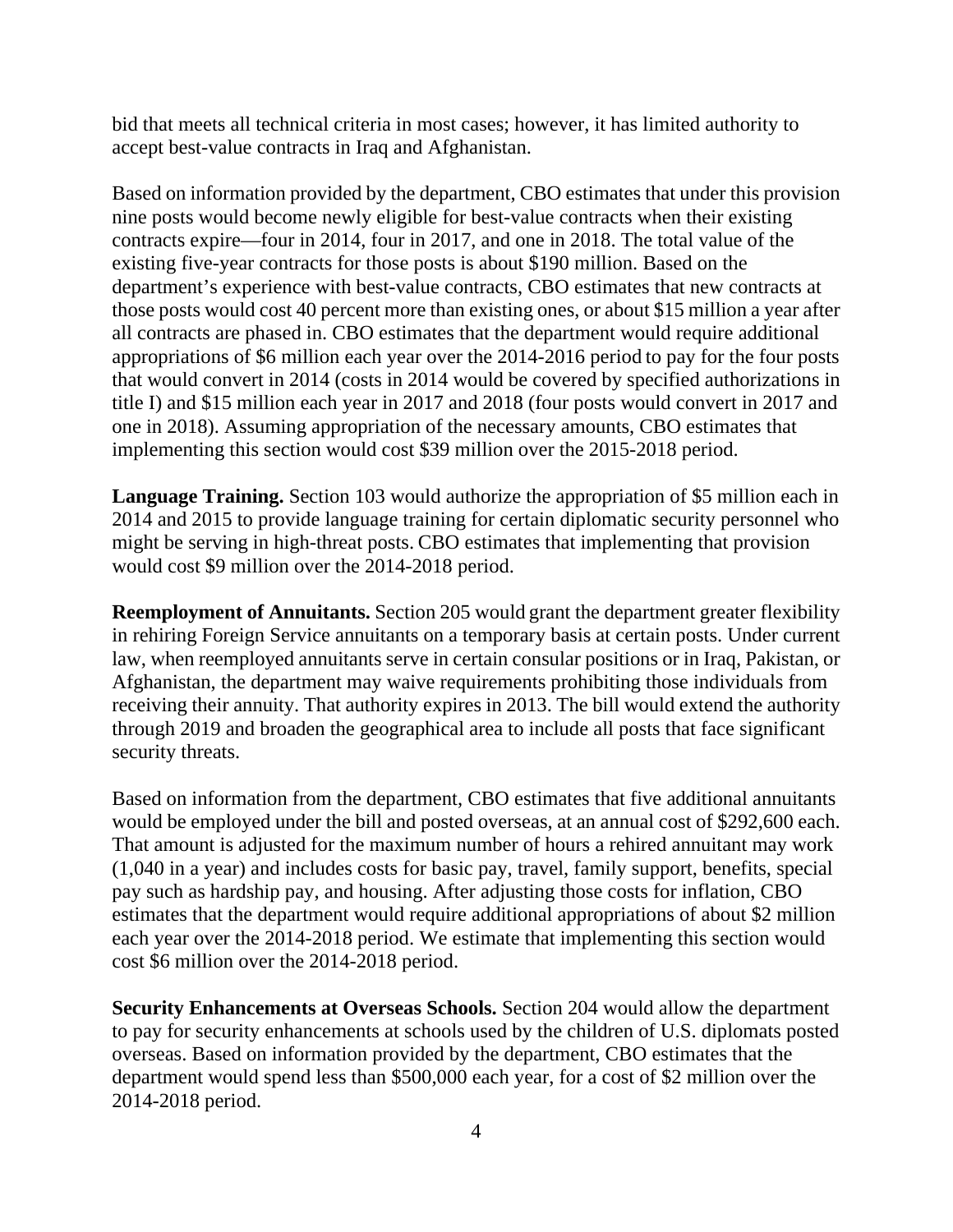**Reporting Requirements.** Several sections of the bill would require the Department of State or other entities to provide reports, briefings, or certifications to the Congress. CBO estimates that implementing those requirements would have discretionary costs of less than \$500,000 each year and total \$1 million over the 2014-2018 period.

#### **Direct Spending**

Subsection 104(d) would extend the availability of funds originally appropriated under the American Recovery and Reinvestment Act (Public Law 111-5) through fiscal year 2016. The Department of State received \$55 million under that act and transferred those funds to the General Services Administration (GSA) in 2010. GSA then obligated those funds for the purpose of constructing a new foreign affairs security training center (FASTC). Under current law, those funds would be canceled on September 30, 2015, and would not be available for any further expenditures. The bill would extend the availability of those funds through 2016—a reappropriation—and allow the agencies to use any funds that would be canceled under current law.

A final site for the FASTC has not yet been identified. The department was unable to provide specific information about when a site would be selected or the existing appropriated funds might be expended. Based on information from the department and GSA, CBO expects that a decision will be made around the middle of 2014 and that \$15 million will be canceled under current law (we expect the department will be able to spend \$40 million before 2016). Therefore, CBO estimates that enacting subsection 104(d) would cost \$15 million over the 2014-2018 period.

## **PAY-AS-YOU-GO CONSIDERATIONS**

The Statutory Pay-As-You-Go Act of 2010 establishes budget-reporting and enforcement procedures for legislation affecting direct spending or revenues. Enacting S. 1386 would affect direct spending by extending the availability of \$15 million previously appropriated for a training center. Enacting S. 1386 would not affect revenues.

| ODO ESMINIVOLT WY TRO TOW OO ENTONS TOL SILOOG WS OFWELOW LODGEGRY THE SCHMED CONNINGED ON LOLOGIC TREMENORS ON<br><b>August 1, 2013</b> |                                        |  |                                    |                |                         |                |                |                |              |                |      |                    |
|------------------------------------------------------------------------------------------------------------------------------------------|----------------------------------------|--|------------------------------------|----------------|-------------------------|----------------|----------------|----------------|--------------|----------------|------|--------------------|
|                                                                                                                                          | By Fiscal Year, in Millions of Dollars |  |                                    |                |                         |                |                |                |              |                |      |                    |
|                                                                                                                                          | 2014                                   |  | 2015 2016 2017                     |                | 2018 2019               |                | 2020           |                | 2021 2022    | 2023           | 2018 | 2014-2014-<br>2023 |
|                                                                                                                                          |                                        |  | <b>NET INCREASE IN THE DEFICIT</b> |                |                         |                |                |                |              |                |      |                    |
| Statutory Pay-As-You-Go Impact                                                                                                           | $\overline{0}$                         |  | $0 \t 15$                          | $\overline{0}$ | $\overline{\mathbf{0}}$ | $\overline{0}$ | $\overline{0}$ | $\overline{0}$ | $\mathbf{0}$ | $\overline{0}$ | 15   | -15                |

**CBO Estimate of Pay-As-You-Go Effects for S.1386, as ordered reported by the Senate Committee on Foreign Relations on**